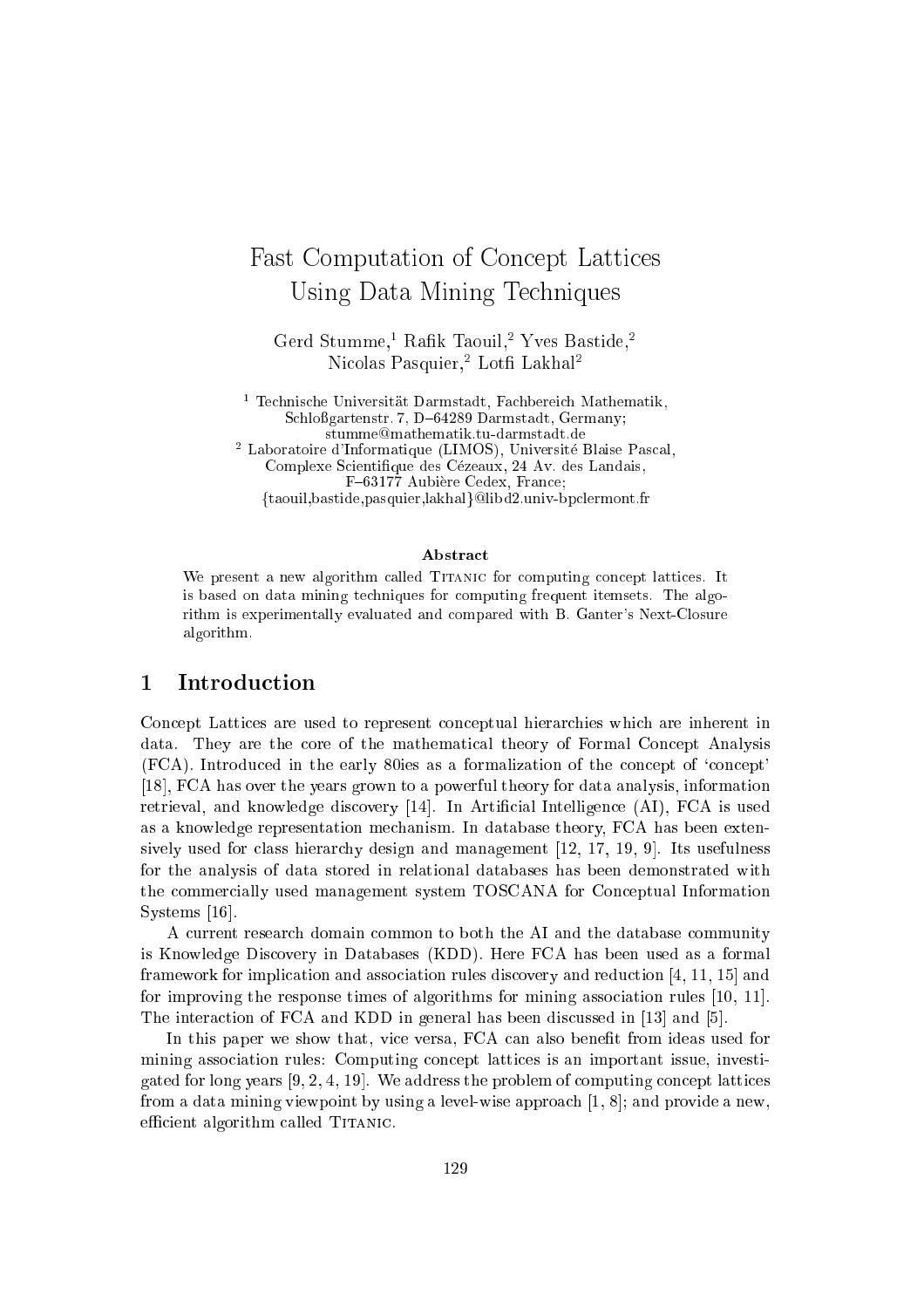In the next section, we present the theoretical foundation. It is turned into pseudoode in Se
tion 3. We on
lude the paper with results of an experimental evaluation. Because of lack of space we will not provide proofs, and will not discuss the general use of FCA in AI and database theory.

# 2 Computing Concept Lattices by Using the Support Function

### 2.1 Formal Con
ept Analysis

In the first part of this section, we briefly recall the basic notions of Formal Concept Analysis. For a more extensive introduction into Formal Concept Analysis refer to [3].

**Definition 1** A formal context is a triple  $\mathbb{K} := (G, M, I)$  where G and M are sets and I G - G - The elements of G are the elements of G are the elements of the elements of the state of the st elements of M items. The inclusion  $(g, m) \in I$  is read as "object g has attribute m". In this paper we assume that all sets are finite, especially  $G$  and  $M$ .

For  $A \subseteq G$ , we define  $A := \{m \in M \mid \forall q \in A : (q, m) \in I \}$ ; and for  $B \subseteq M$ , we define quality  $B := \{q \in G \mid \forall m \in B : (q, m) \in I \}$ . A formal concept is a pair  $(A, B)$ with  $A \subseteq G$ ,  $B \subseteq M$ ,  $A' = B$  and  $B' = A$ . A is called extent and B is called intent of the concept. The set of all concepts of a formal context  $K$  together with the partial order  $(A_1, B_1) \leq (A_2, B_2)$   $\Rightarrow$   $A_1 \subseteq A_2$  (which is equivalent to  $B_1 \supseteq B_2$ ) is a complete lattice, called concept lattice of  $K$ .

|                             |  |  |  | Aacobs<br>Plus<br>Plusies<br>Light<br>Light<br>V 8 DM<br>V 8 DM<br>V 8 DM |  |
|-----------------------------|--|--|--|---------------------------------------------------------------------------|--|
| Dallmayr Prodomo            |  |  |  |                                                                           |  |
| Jacobs Krönung              |  |  |  |                                                                           |  |
| Jacobs Krönung Light        |  |  |  |                                                                           |  |
| Jacobs Krönung Free         |  |  |  |                                                                           |  |
| Jacobs Krönung Mild         |  |  |  |                                                                           |  |
| Jacobs Meisterröstung       |  |  |  |                                                                           |  |
| Tempelmann                  |  |  |  |                                                                           |  |
| <b>Plus Schonkaffee</b>     |  |  |  |                                                                           |  |
| <b>Plus Naturmild</b>       |  |  |  |                                                                           |  |
| Plus milde Sorte            |  |  |  |                                                                           |  |
| Plus Gold                   |  |  |  |                                                                           |  |
| Idee Kaffee Classic         |  |  |  |                                                                           |  |
| Kaffee Hag klassisch        |  |  |  |                                                                           |  |
| Melitta Cafe Auslese        |  |  |  |                                                                           |  |
| Melitta Cafe Auslese Mild   |  |  |  |                                                                           |  |
| Kaisers Kaffee Auslese Mild |  |  |  |                                                                           |  |

Figure 1: Formal context about coffee brands sold in a supermarket.

Figure 1 shows a formal context which lists all coffee brands sold in a supermarket. Figure 2 shows the concept lattice of the context by a line diagram. In the *line*  $diagram$ , the name of an object  $g$  is always attached to the circle representing the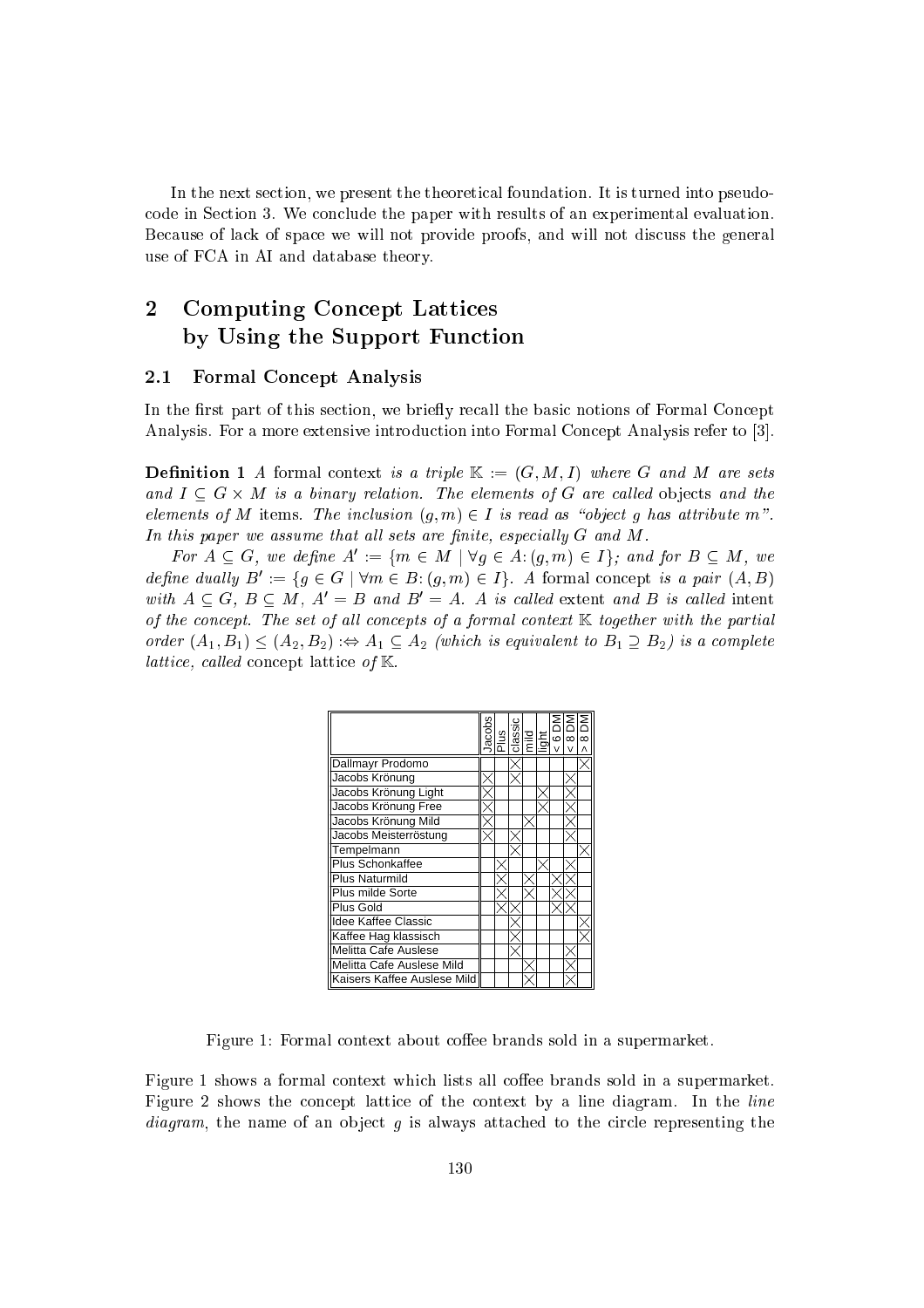

Figure 2: The concept lattice of the context in Figure 1

smallest concept with  $q$  in its extent; dually, the name of an attribute  $m$  is always attached to the circle representing the largest concept with  $m$  in its intent. This allows us to read the context relation from the diagram because an object  $g$  has an attribute m if and only if there is an ascending path from the circle labeled by q to the circle labeled by  $m$ . The extent of a concept consists of all objects whose labels are below in the diagram, and the intent consists of all attributes attached to concepts above in the hierarchy. For example, the concept labeled by  $\leq 6$  DM' has  $\{$ <sup>c</sup>Plus Naturmild', 'Plus milde Sorte', 'Plus Gold'} as extent, and  $\{\leq 6 \text{ DM'}\}$ , 'Plus' [the house brand of the supermarket,  $\langle \langle 8 \text{ DM} \rangle \rangle$  as intent.

For X,  $Y \subseteq M$ , we say that the *implication*  $X \to Y$  holds in the context, if each object having all attributes in  $X$  also has all attributes in  $Y$  (i.e., an implication is an association rule with  $100\%$  confidence). For instance, the implication  $\{Plus, classic\}$ . The first interest in the line of the line in the line in the line of the line  $\alpha$  and  $\alpha$  in the line diagram: the largest concept having both 'Plus' and 'classic' in its intent is below the concept labeled by  $\leq 6$  DM'. In [15] is shown how also the association rules with less than  $100\%$  confidence can by visualized in the line diagram.

# 2.2 Support-Based Computation of the Closure System of all Con ept Intents

In the following, we will use the composed function  $\cdot : \mathcal{D}(M) \rightarrow \mathcal{D}(M)$  which is a closure operator on  $M$  (i.e., it is extensive, monotonous, and idempotent). The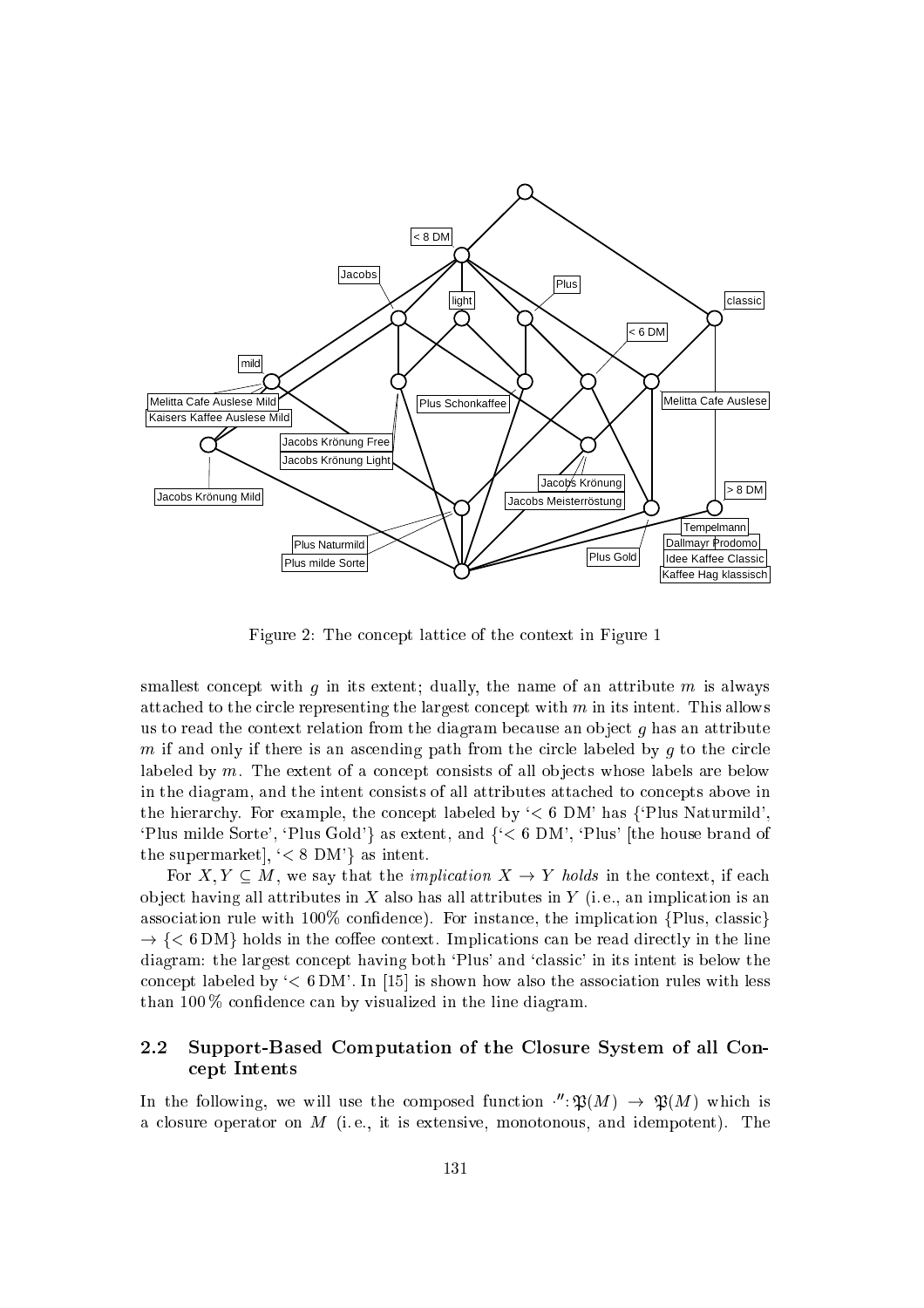related closure system (i.e., the set of all  $B \subseteq M$  with  $B'' = B$ ) is exactly the set of the intents of all concepts of the context. The structure of the concept lattice is already determined by this losure system. Hen
e we restri
t ourselves to the omputation of the losure system of all on
ept intents in the sequel. The omputation makes extensive use of the following *support* function:

**Definition 2** The support of  $X \subseteq M$  is defined by  $\text{supp}(X) := \frac{|\mathcal{X}|}{|\mathcal{X}|}$  $|G|$ 

In the case of  $\Lambda$  and  $\overline{Y}$  with  $\Lambda = Y$ , both sets have obviously the same support. On the other hand, omparable attribute sets with the same support also have the same closures:

**Lemma 1** Let  $X, Y \subseteq M$ . (i)  $\Lambda = Y \implies \text{supp}(\Lambda) = \text{supp}(Y)$ (ii)  $A \subseteq I$  / suppear  $\Rightarrow$  suppear  $\Rightarrow$   $A = I$ 

This lemma allows us to develop the algorithm in a more general setting:

**Definition 3** A weight function on  $\mathfrak{P}(M)$  is a function s:  $\mathfrak{P}(M) \to P$  from the powerset of M to a partially ordered set  $(P, \leq)$ . For a set  $X \subseteq M$ ,  $s(X)$  is called the weight of X. The weight function is compatible with a closure operator h if (i)  $\Lambda \subseteq I \implies s(\Lambda) \geq s(T), \quad (ii) \; h(\Lambda) \equiv h(T) \implies s(\Lambda) \equiv s(T), \; (iii) \; \Lambda \subseteq I \; \wedge s(\Lambda) \equiv$  $s(Y) \Longrightarrow h(X) = h(Y)$ .

Let h be a closure operator on a finite set  $M$ , and let s be a compatible weight function. The task is now to determine efficiently the closure system  $\mathcal{H} := \{ X \subseteq M \mid$  $h(X) = X$  related to the closure operator h.

It is easy to check, that for a given formal context, the support function fulfills the conditions of Definition 3 for the closure operator  $h(X) := X$ . Another problem where such a weight function can be used is the computation of the closure system indu
ed by those fun
tional dependen
ies whi
h are valid for the a
tual data of a relational database (refer to  $[6]$ ).

We discuss the problem of computing the closure system by using a weight function in three parts:

- 1. How an we ompute the losure of a given set using the weight fun
tion only, and not the losure operator?
- 2. How an we ompute the losure system by omputing as few losures as possible?
- 3. Sin
e the weight fun
tion is usually not stored expli
itly, how an we derive the weights of as many sets as possible from the weights already computed?

Questions 2 and 3 are not independent from ea
h other. Hen
e we will not provide an optimal answer for each of them, but one which improves the overall benefit.

If  $X \subseteq Y \implies s(X) \leq s(Y)$  holds instead of (i) (as e.g. for functional dependencies), then all 'min' in the sequel (beside the one in Definition 6) have to be replaced by 'max'.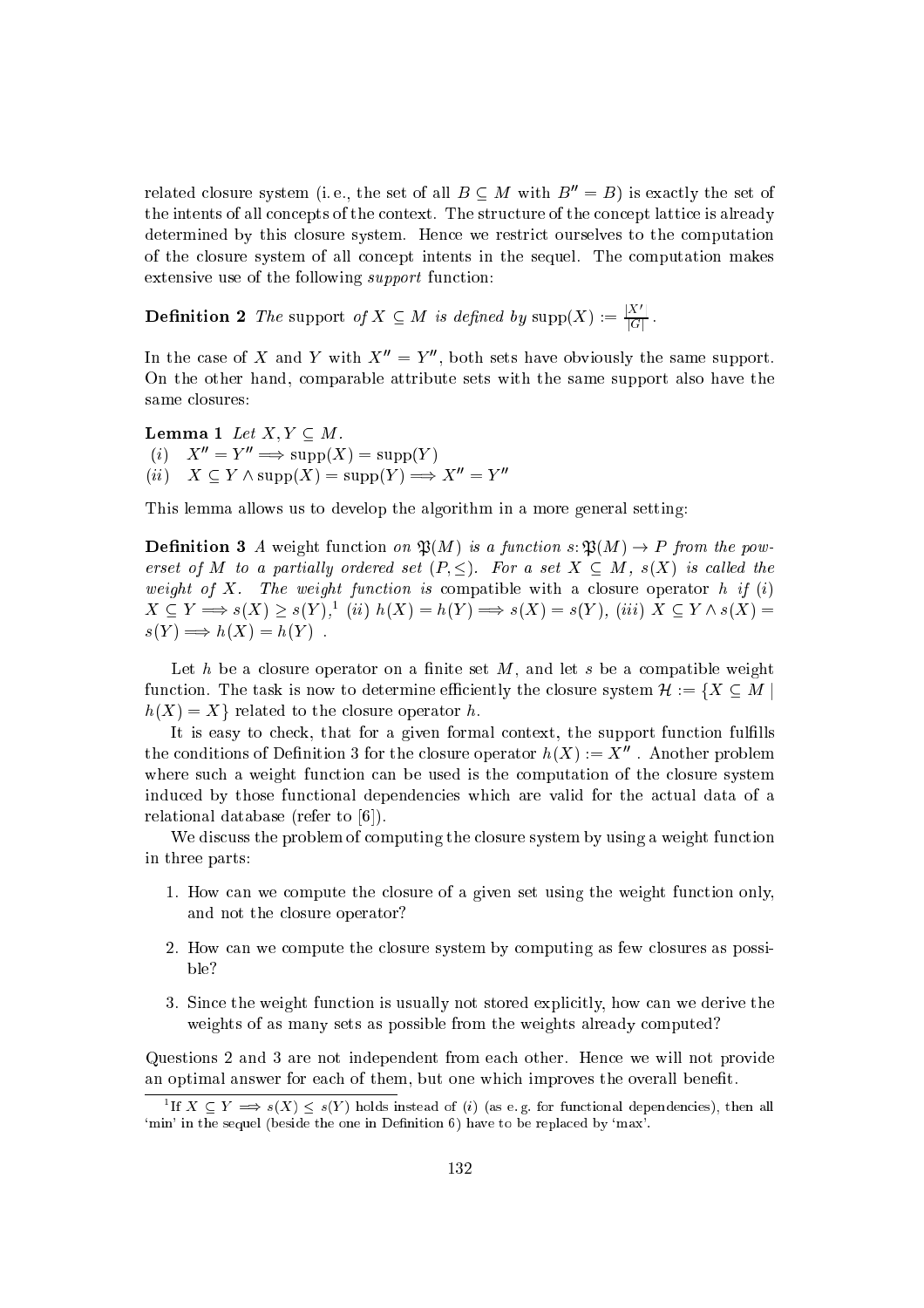#### 2.2.1 Weight-based omputation of losures

We use the constraints on the function  $s$  for determining the closure of a set by omparing its weight with the weights of its immediate supersets.

#### **Proposition 2** Let  $X \subseteq M$ . Then

$$
h(X) = X \cup \{ m \in M \setminus X \mid s(X) = s(X \cup \{ m \}) \} .
$$

Hen
e if we know the weights of all sets, then we an ompute the losure operator  $\eta \to \text{Algorithm } 3$ , steps  $3^{-}t$ ). In the next subsection we discuss for which sets it is necessary to compute the closure in order to obtain all closed sets. In Subsection 2.2.3 we discuss how the weights needed for those computations can be determined.

#### 2.2.2 A level-wise approach for computing all closed sets

One can now compute the closure system  $H$  by applying Proposition 2 to all subsets X of M. But this is not efficient, since many closed sets will be determined several times.

**Definition 4** We define an equivalence relation  $\theta$  on the powerset  $\mathfrak{P}(M)$  of M by  $(X, Y) \in \theta : \iff h(X) = h(Y)$ , for  $X, Y \subseteq M$ . The equivalence class of X is given by  $[X] := \{ Y \subseteq M \mid (X, Y) \in \theta \}.$ 

If we knew the equivalence relation  $\theta$  in advance, it would be sufficient to compute the closure for one set of each equivalence class only. But since we have to determine the relation during the omputation, we have to onsider more than one element of each class in general. As known from algorithms for mining association rules, we will use a level-wise approa
h.

**Definition 5** A k-set is a subset X of M with  $|X| = k$ . For  $\mathcal{X} \subset \mathfrak{P}(M)$ , we define  $\mathcal{X}_k := \{X \in \mathcal{X} \mid |X| = k\}.$ 

At the kth iteration, the weights of all k-sets whi
h remained from the pruning strategy described below are determined; and the closures of all  $(k - 1)$ -sets which passed the pruning in the  $(k - 1)$ th iteration are computed.

The first sets of an equivalence class that we reach using such a level-wise approach are the minimal sets in the lass:

**Definition 6** A set  $X \subseteq M$  is a key set (or minimal generator) if  $X \in min[X]$ . The set of all key sets is denoted by  $K$ .

Obviously we have  $\mathcal{H} = \{h(X) | X \in \mathcal{K}\}.$ 

**Proposition 3** The set K is an order ideal of  $(\mathfrak{P}(M), \subseteq)$  (i.e.,  $X \in \mathcal{K}$ ,  $Y \subseteq X \implies$  $Y \in \mathcal{K}$ ).

 $\lceil$  in this section, we give some references to the algorithms in the following section. These references and a competent in the most reading.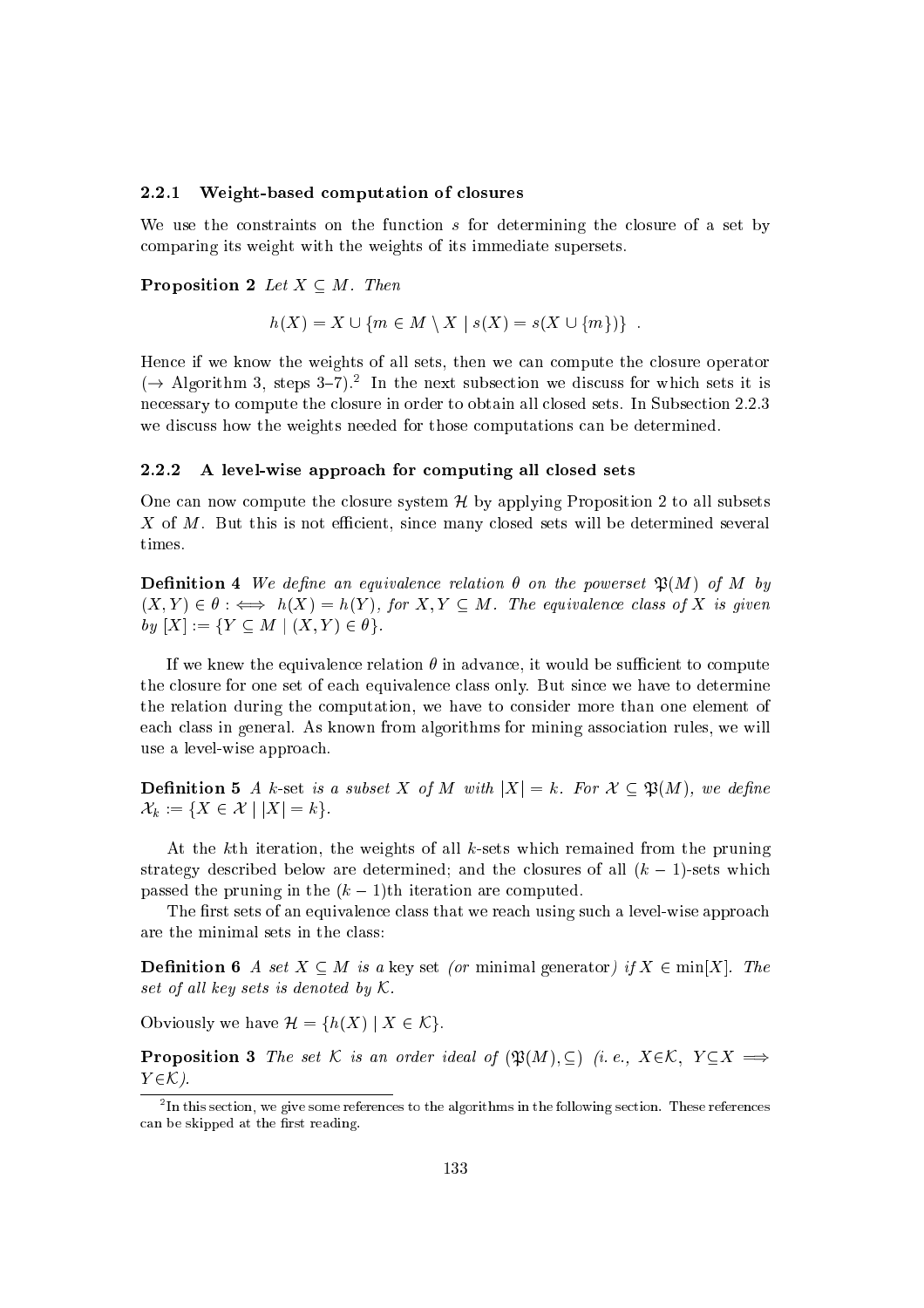We will use a pruning strategy given in [1]. Originally this strategy was presented as a heuristi for determining all frequent sets only (whi
h are, in our terminology, all sets with weights above a user-defined threshold). We show that this strategy can be applied to arbitrary order ideals of the powerset of M:

**Definition 7** Let  $\mathcal{I}$  be an order ideal of  $\mathfrak{P}(M)$ . A candidate set for  $\mathcal{I}$  is a subset of M such that all its proper subsets are in  $\mathcal{I}.$ 

This definition is justified by the following lemma:

**Lemma 4** Let  $\mathcal{X} \subseteq \mathfrak{P}_k(M)$ , and let Y be the set of all candidate  $(k+1)$ -sets for the order ideal  $\downarrow \mathcal{X}$  (i.e., the order ideal generated by X).

- 1. For each subset Z of Y, there exists an order ideal  $\mathcal I$  of  $\mathfrak P(M)$  with  $\mathcal I_k = \mathcal X$  and  $\mathcal{I}_{k+1} = \mathcal{Z}.$
- 2. For each order ideal  $\mathcal I$  of  $\mathfrak P(M)$  with  $\mathcal I_k = \mathcal X$  the inclusion  $\mathcal I_{k+1} \subseteq \mathcal Y$  holds.

The efficient generation of the set of all candidate sets for the next level is described in the following proposition ( $\rightarrow$  Algorithm 2). We assume that M is linearly ordered, e. g.,  $M = \{1, \ldots, n\}.$ 

**Proposition 5** Let  $\mathcal{X} \subseteq \mathfrak{P}_{k-1}(M)$ . Let  $\widetilde{\mathcal{C}} := \{ \{x_1, \ldots, x_k\} \mid i < j \implies x_i < x_j, \}$  $\{x_1,\ldots,x_{k-2},x_{k-1}\},\{x_1,\ldots,x_{k-2},x_k\}\in\mathcal{X}\}$ ; and  $\mathcal{C}:=\{X\in\widetilde{\mathcal{C}}\mid\forall x\in X:X\setminus\{x\}\in\mathcal{X}\}$  $\alpha$  is the set of  $\alpha$  . Then  $\alpha$  is the form  $\alpha$  is the form  $\alpha$  is the set for  $\alpha$  is the set for  $\alpha$ 

Unlike in the Apriori algorithm, in our application the pruning of a set  $(\rightarrow$  Algorithm 1, step 8) annot be determined by its properties alone, but properties of its subsets have to be taken into account as well. This causes an additional step in the generation function ( $\rightarrow$  Algorithm 2, step 5) compared to the original version presented in  $[1]$ . Based on this additional step, at each iteration the non-key sets among the candidate sets are pruned by using  $(ii)$  of the following proposition.

Proposition 6 Let  $X \subseteq M$ .

(i) Let  $m \in X$ . Then  $X \in [X \setminus \{m\}]$  if and only if  $s(X) = s(X \setminus \{m\}).$ (ii) X is a key set if and only if  $s(X) \neq \min_{m \in X} (s(X \setminus \{m\}))$ .

#### 2.2.3 Deriving weights from already known weights

If we rea
h a k-set whi
h is known not to be a key set, then we already passed along at least one of the key sets in its equivalen
e lass in an earlier iteration. Hen
e we already know its weight. Using the following proposition, we determine this weight by using only weights already omputed.

**Proposition 7** If  $X$  is not a key set, then

$$
s(X) = \min\{s(K) \mid K \in \mathcal{K}, K \subseteq X\} .
$$

Hence it is sufficient to compute the weights of the candidate sets only (by calling a function depending on the specific implementation  $\rightarrow$  Algorithm 1, step 7). All other weights can be derived from those weights.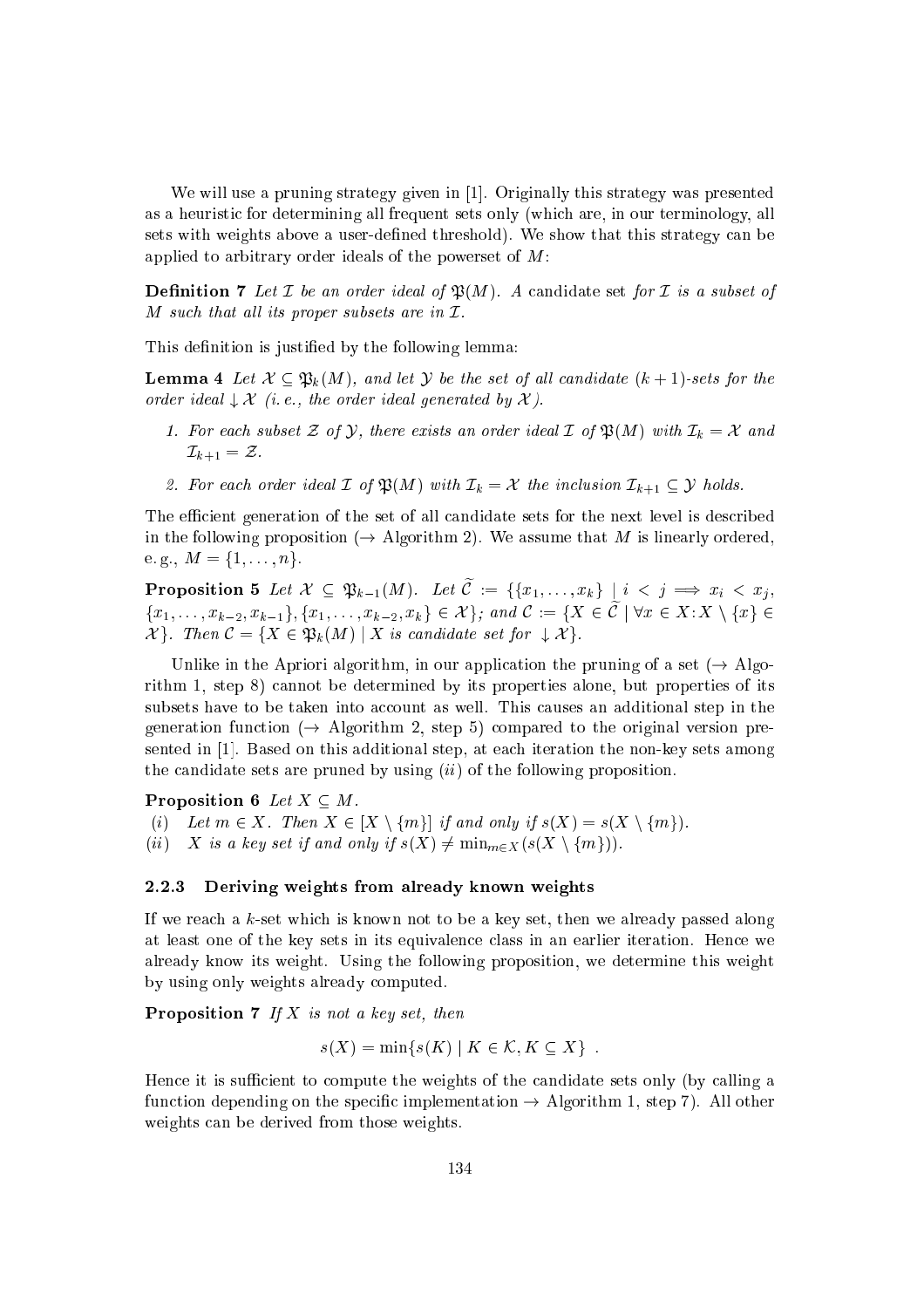# 3 The TITANIC Algorithm

The pseudoode is given in Algorithm 1. A list of notations is provided in Table 1.

Algorithm 1 TITANIC

1)  $\emptyset$ .s  $\leftarrow$  1; 2)  $\mathcal{K}_0 \leftarrow {\emptyset};$ 3)  $k \leftarrow 1$ ; 4) forall  $m \in M$  do  $\{m\}.p\_s \leftarrow 1;$ 5)  $C \leftarrow \{\{m\} \mid m \in M\};$ 6) loop begin 7) WEIGH $(\mathcal{C});$ 8)  $\mathcal{K}_k \leftarrow \{ X \in \mathcal{C} \mid X.s \neq X.p.s \};$ 9) forall  $X \in \mathcal{K}_k$  do X.closure  $\leftarrow$  CLOSURE $(X)$ ; 10) if  $\mathcal{K}_k = \emptyset$  then exit loop; 11)  $k + +$ ; 12)  $C \leftarrow \text{TTANIC-GEN}(\mathcal{K}_{k-1});$ 13) end loop ; 14) return  $\bigcup_{i=0}^{\kappa-1} \{X$ .closure  $X \in \mathcal{K}_i\}$ .

Table 1: Notations used in TITANIC

| $\kappa$          | is the counter which indicates the current iteration. In the k <sup>th</sup> iter-     |
|-------------------|----------------------------------------------------------------------------------------|
|                   | ation, all key $k$ -sets are determined.                                               |
| $\mathcal{K}_{k}$ | contains after the k <sup>th</sup> iteration all key $k$ -sets $K$ together with their |
|                   | weight $K.s$ and their closure K.closure.                                              |
| $\mathcal{C}$     | stores the candidate k-sets C together with a counter $C.p_{\mathbf{-}s}$ which        |
|                   | stores the minimum of the weights of all $(k-1)$ -subsets of C. The                    |
|                   | counter is used in step 8 to prune all non-key sets.                                   |

The algorithm starts with stating that the empty set is always a key set, and that its weight is  $-$  in the case of concept lattices  $-$  always equal to 1 (steps 1+2). Then all 1-sets are candidate sets by definition (steps  $4+5$ ). In later iterations, the candidate  $k$ -sets are determined by the function TITANIC-GEN (step 12/Algorithm 2) which is (ex
ept step 5) a straight-forward implementation of Proposition 5. (The result of step 5 will be used in step 8 of Algorithm 1 for pruning the non-key sets.)

Once the candidate k-sets are determined, the function WEIGH( $\mathcal{X}$ ) is called to compute, for each  $X \in \mathcal{X}$ , the weight of X and stores it in the variable X.s (step 7). In the case of concept lattices, WEIGH determines the weights (i.e., the supports) of all  $X \in \mathcal{X}$  with a single pass of the context. This is (together with the fact that only  $\max\{|X| \mid X \subseteq M \text{ is candidate set}\}\$  passes are needed) the reason for the efficiency of TITANIC.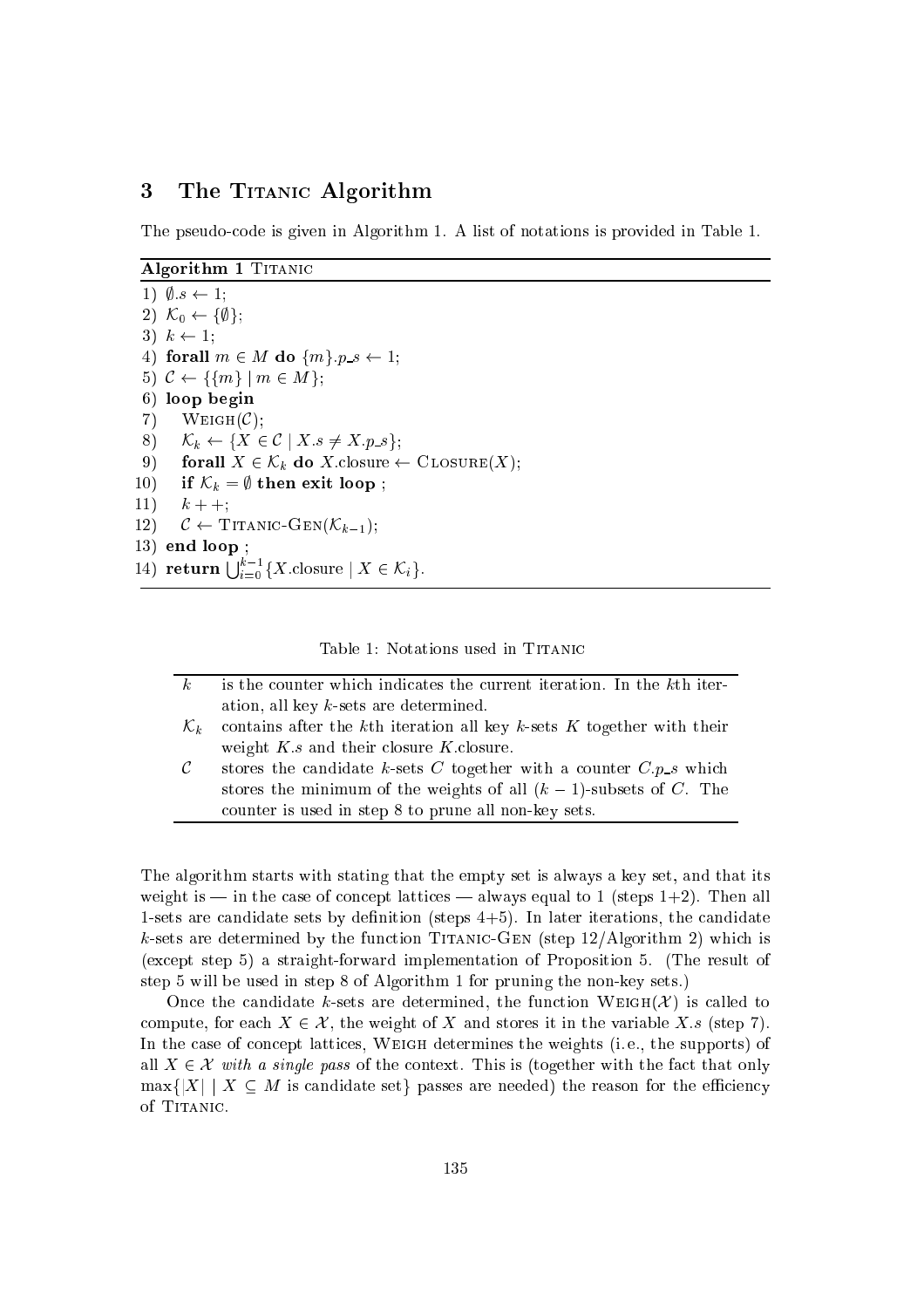# Algorithm 2 TITANIC-GEN

Input:  $\mathcal{K}_{k-1}$ , the set of key  $(k-1)$ -sets K with their weight K.s.

Output:  $C$ , the set of candidate k-sets  $C$ 

with the values  $C.p.s := \min\{s(C \setminus \{m\} \mid m \in C\}.$ 

The variables  $p\_s$  assigned to the sets  $\{p_1, \ldots, p_k\}$  which are generated in step 1 are initialized by  $\{p_1, \ldots, p_k\}$ .  $p_s \leftarrow 1$ .

1) 
$$
\mathcal{C} \leftarrow \{\{p_1, \ldots, p_k\} \mid i < j \implies p_i < p_j, \{p_1, \ldots, p_{k-2}, p_{k-1}\}, \{p_1, \ldots, p_{k-2}, p_k\} \in \mathcal{K}_{k-1}\};
$$
\n2) **for all**  $X \in \mathcal{C}$  **do begin**\n3) **for all**  $(k-1)$ -subsets  $S$  of  $X$  **do begin**\n4) **if**  $S \notin \mathcal{K}_{k-1}$  **then begin**  $\mathcal{C} \leftarrow \mathcal{C} \setminus \{X\};$  **exit forall**; **end**;  $X.p.s \leftarrow \min(X.p.s, S.s);$ \n6) **end**; **end**; **end**; **end**; **end**; **end**; **return**  $\mathcal{C}$ .

# **Algorithm 3** CLOSURE(X) for  $X \in \mathcal{K}_{k-1}$

1)  $Y \leftarrow X$ ; 2) forall  $m \in X$  do  $Y \leftarrow Y \cup (X \setminus \{m\})$ . closure; 3) forall  $m \in M \setminus Y$  do begin 4) if  $X \cup \{m\} \in \mathcal{C}$  then  $s \leftarrow (X \cup \{m\}).s$ 5) else  $s \leftarrow \min\{K.s \mid K \in \mathcal{K}, K \subseteq X \cup \{m\}\};$ 6) if  $s = X.s$  then  $Y \leftarrow Y \cup \{m\}$ 7) end; 8) return  $Y$ .

In step 8 of Algorithm 1, all andidate k-sets whi
h are not key sets are pruned according to Proposition  $6(ii)$ . For the remaining sets (which are now known to be key sets) their closures are computed (step 9). The CLOSURE function (Algorithm 3) is a straight-forward implementation of Propositions 3 and 7 (beside an additional optimization (step 2)). Algorithm 1 terminates, if there are no key  $k$ -sets left (step 11+14). Otherwise the next iteration begins (steps  $10+12$ ).

# 4 Experimental Evaluation and Con
lusion

Several algorithms have been proposed for computing concept lattices. The most efficient at the best of our knowledge is Ganter's Next-Closure algorithm [2]. For our experimental evaluation, a version of the Titani algorithm was implemented in  $C++$  together with a rewriting of Ch. Lindig's C version of Next-Closure [7]. The comparisons took place on a Pentium  $III$  running at 600 MHz, with 512 MB of main memory, and were performed on the MUSHROOM (8,416 objects, 80 attributes) and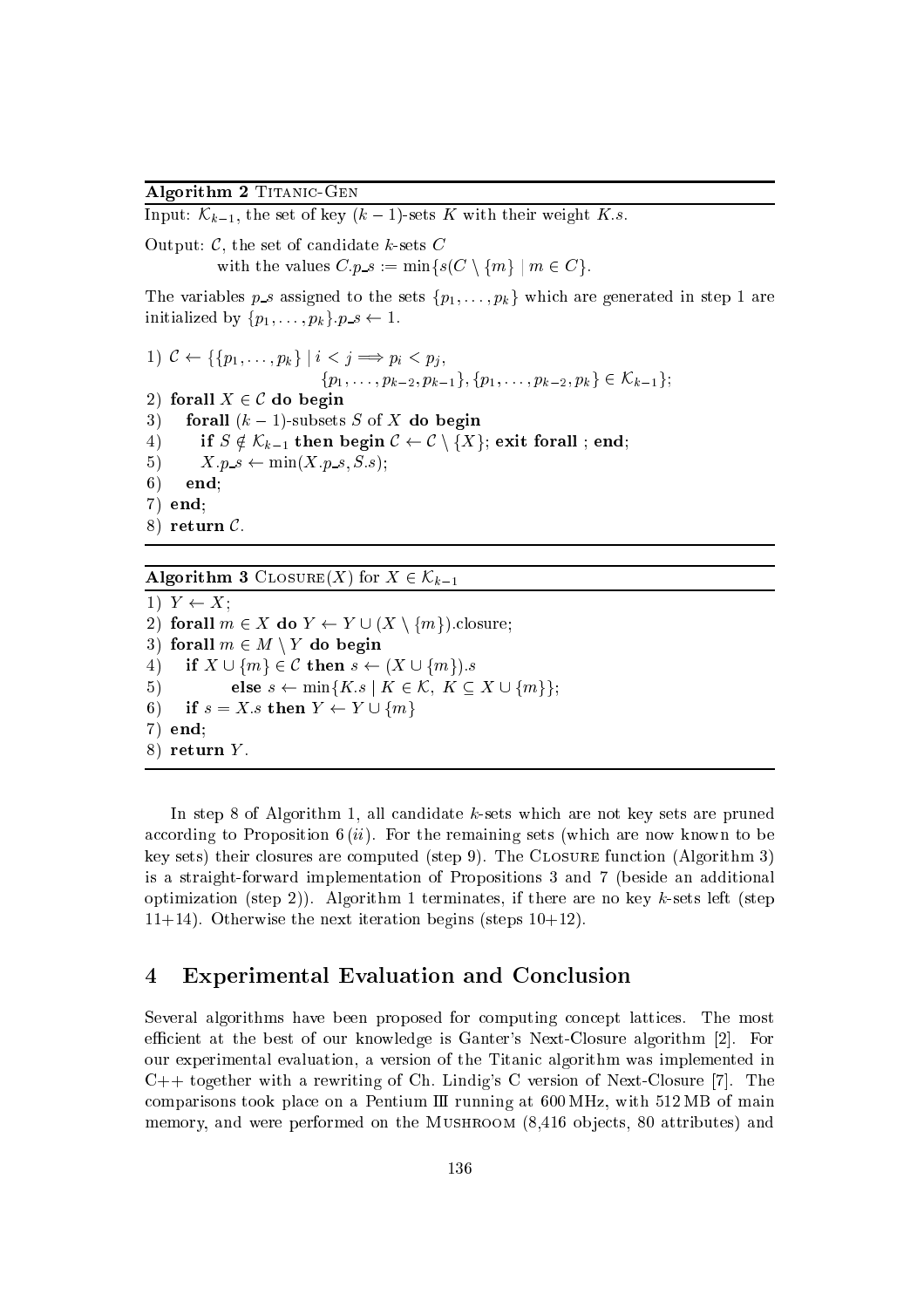Internet (10,000 ob je
ts, 141 attributes) databases, both available from the UCI KDD Archive (http://kdd.ics.uci.edu/), with a varying number of objects.

The results are listed in Table 2 and visualized in Figure 3. They show that on the relatively strongly orelated Mushrooms database, Next-Closure is faster for few attributes, but takes twice the time of TITANIC for the whole dataset. On the weakly corelated INTERNET database, the difference is much larger. This stems from the fact that the development of TITANIC was inspired by the Apriori algorithm which is known to perform well on weakly orelated data.

|           |                |              |                 | Computation time (sec.) |         |  |
|-----------|----------------|--------------|-----------------|-------------------------|---------|--|
| Database  | $#$ of objects | $#$ of attr. | $#$ of concepts | Next-Closure            | Titanic |  |
| Mushrooms | 2,500          | 79           | 5,394           | 31.13                   | 48.19   |  |
|           | 5,000          | 79           | 9,064           | 108.38                  | 75.59   |  |
|           | 8,416          | 80           | 32,086          | 527.74                  | 200.73  |  |
| Internet  | 1,000          | 141          | 15,107          | 16.49                   | 4.33    |  |
|           | 2,000          | 141          | 31,719          | 66.32                   | 7.31    |  |
|           | 5,000          | 141          | 73,026          | 381.95                  | 14.31   |  |
|           | 7,500          | 141          | 100,706         | 803.17                  | 19.13   |  |
|           | 10,000         | 141          | 124,574         | 1431.86                 | 23.46   |  |

Table 2: Database hara
teristi
s and evaluation results



Figure 3: Comparison of TITANIC and Next-Closure on the MUSHROOMS (left) and Internet databases (right)

The problem of computing concept lattices has exponential complexity. This shows that one cannot expect from any algorithm — however robust it is claimed to be | that it solves the problem in reasonable time in the worst ase. However our experimental results show that under normal onditions (and if handled with are) a strong and waterproof algorithm may improve the exploration of unknown regions of Д, knowledge.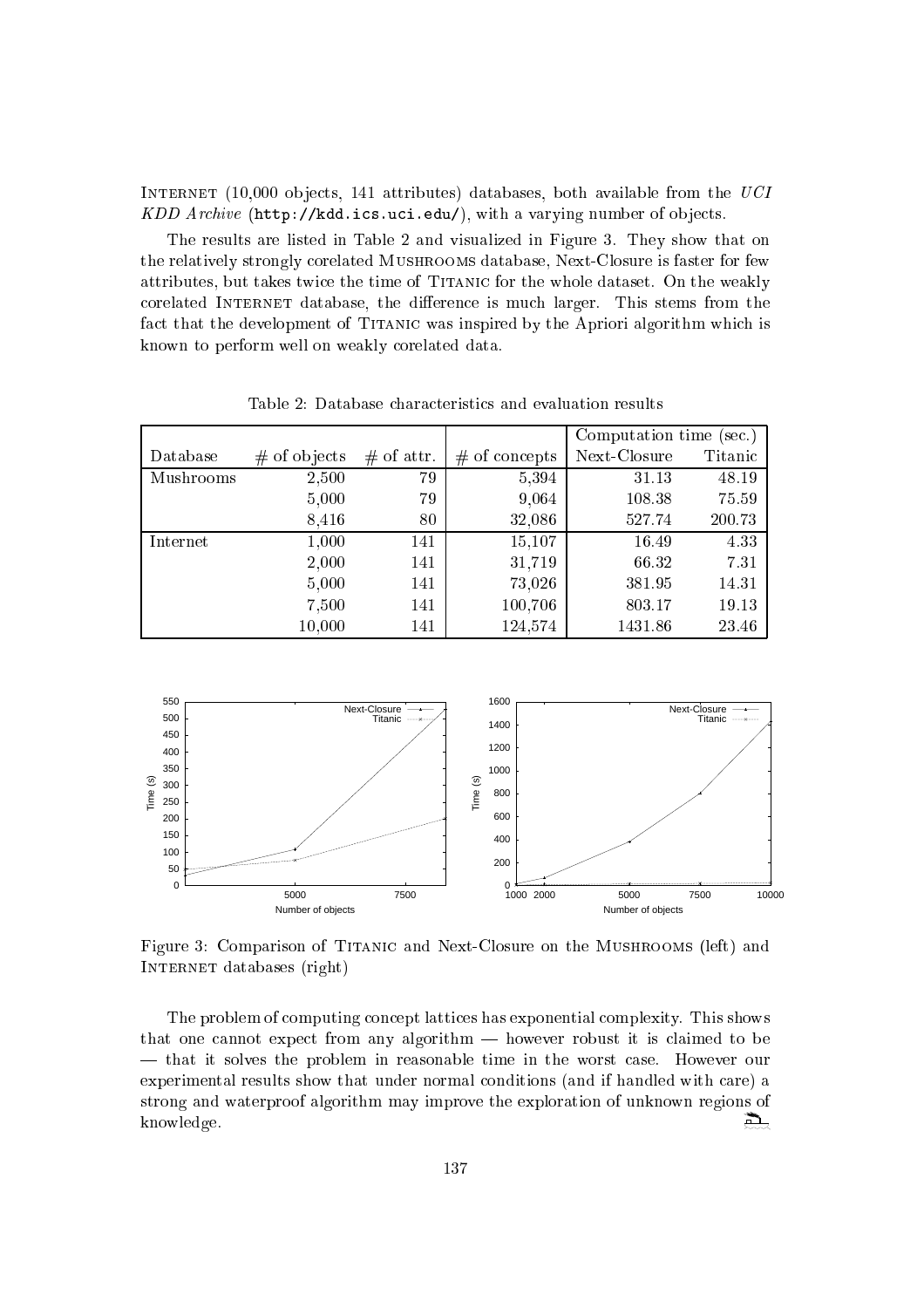# References

- [1] R. Agrawal and R. Srikant. Fast algorithms for mining association rules. *Proc. VLDB Conf.*, 1994, 478–499 (Expanded version in IBM Report RJ9839)
- [2] B. Ganter, K. Reuter: Finding all closed sets: A general approach. Order. Kluwer Academic Publishers, 1991, 283-290
- [3] B. Ganter, R. Wille: Formal Concept Analysis: Mathematical Foundations. Springer, Heidelberg 1999
- [4] R. Godin, R. Missaoui: An incremental concept formation approach for learning from databases.  $TCS$  133(2): 387-419 (1994)
- [5] J. Hereth, G. Stumme, U. Wille, R. Wille: Conceptual Knowledge Discovery and Data Analysis. In: B. Ganter, G. Mineau (eds.): Conceptual Structures: Logical, Linguistic, and Computational Structures. Proc. ICCS 2000. Springer, Heidelberg  $2000$  (to appear)
- [6] J. Kivinen, H. Mannila: Approximate inference of functional dependencies from relations.  $TCS$  149(1): 129-149 (1995)
- [7] Ch. Lindig: Concepts. ftp://ftp.ips.cs.tu-bs.de/pub/local/softech/misc/concepts-0.3d.tar.gz, 1997. (Open Source implementation of concept analysis in C)
- [8] H. Mannila, H. Toivonen: Levelwise Search and Borders of Theories in Knowledge Discovery. Data Mining and Knowledge Discovery 1(3): 241-258 (1997)
- [9] M. Missikoff, M. Scholl: An algorithm for insertion into a lattice: application to type classification. Proc. 3rd Intl. Conf. FODO 1989. LNCS 367, Springer, Heidelberg 1989, 64-82
- [10] N. Pasquier, Y. Bastide, R. Taouil, L. Lakhal: Discovering frequent closed itemsets for association rules. *Proc. ICDT Conf.*, 1999, 398-416
- [11] N. Pasquier, Y. Bastide, R. Taouil, L. Lakhal: Efficient mining of association rules using closed itemset lattices. Journal of Information Systems, 24(1), 1999,  $25 - 46$
- [12] Ingo Schmitt, Gunter Saake: Merging inheritance hierarchies for database integration. Proc. 3rd IFCIS Intl. Conf. on Cooperative Information Systems, New York City, Nework, USA, August 20-22, 1998, 122-131
- [13] G. Stumme, R. Wille, U. Wille: Conceptual Knowledge Discovery in Databases Using Formal Concept Analysis Methods. In: J. M. Zytkow, M. Quafofou (eds.): Principles of Data Mining and Knowledge Discovery. Proc. 2nd European Symposium on PKDD '98, LNAI 1510, Springer, Heidelberg 1998, 450-458
- [14] G. Stumme, R. Wille (eds.): Begriff liche Wissensverarbeitung Methoden und Anwendungen. Springer, Heidelberg 2000
- [15] R. Taouil, N. Pasquier, Y. Bastide, G. Stumme, L. Lakhal: Mining bases for association rules based on formal concept analysis. Journal on Knowledge and *Information Systems* (submitted)